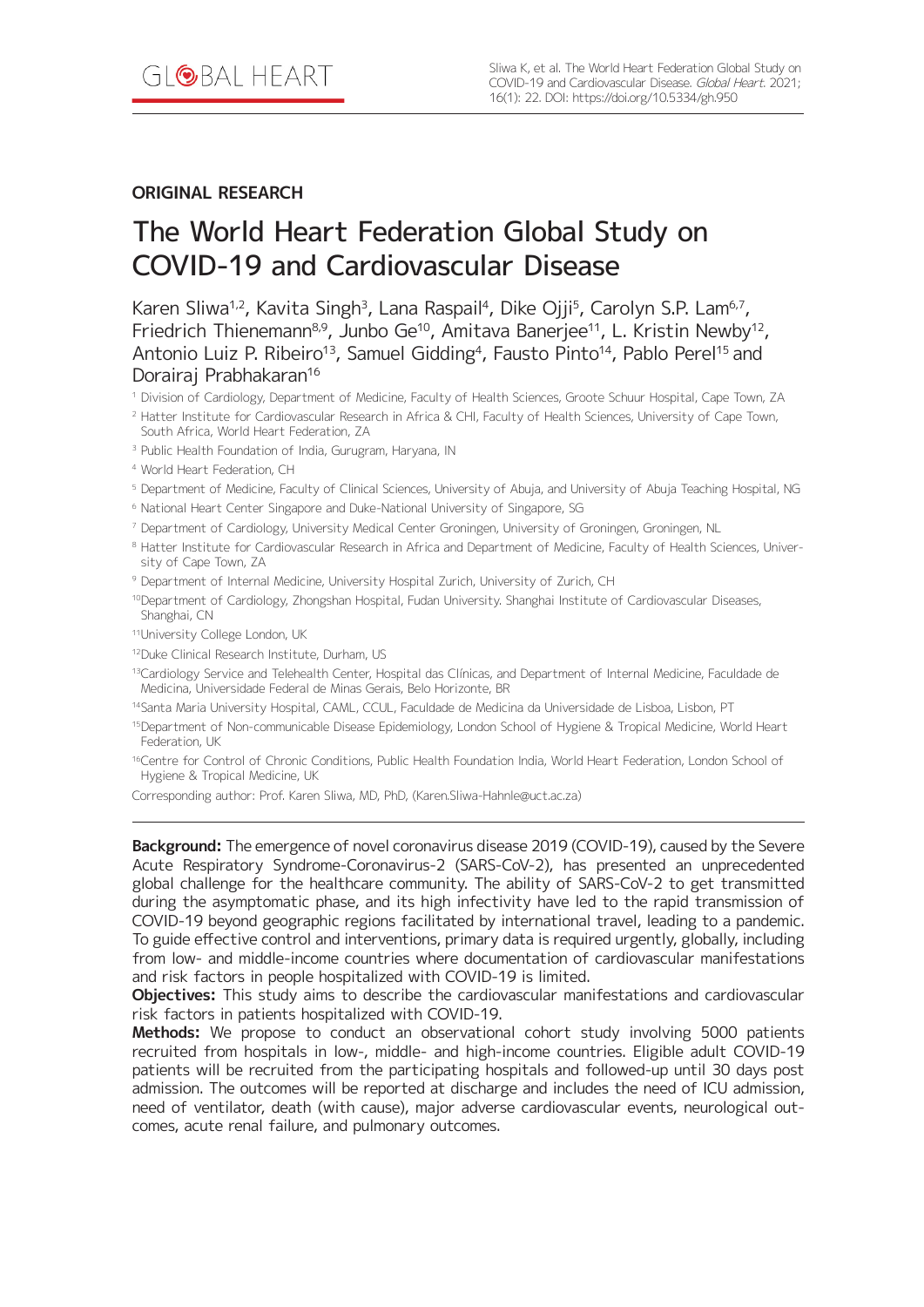**Conclusion:** Given the enormous burden posed by COVID-19 and the associated severe prognostic implication of CVD involvement, this study will provide useful insights on the risk factors for severe disease, clinical presentation, and outcomes of various cardiovascular manifestations in COVID-19 patients particularly from low and middle income countries from where the data remain scant.

**Keywords:** COVID-19; registry; cohort; survey; coronavirus; cardiovascular disease; rheumatic heart disease; chagas disease; HIV

## **Introduction**

The coronavirus disease 2019 (COVID-19), was declared a pandemic by the World Health Organization (WHO) on March 11th 2020 [1]. Eight months later, COVID-19 has spread to more than 217 countries/areas/ or territories, affected over 105 million people and resulted in at least two million deaths (**Figure 1**),with substantially growing numbers of infections and deaths as the pandemic progresses in the low- and middleincome countries (LMICs). Although 80% of all patients with confirmed COVID-19 may have only mild to moderate symptoms, the case-fatality ratio is highly variable depending on how the cases are defined, the testing practices, the health system access and other unknown factors. Reports provide a range between 2–7% mortality overall and may be as high as 20% in the elderly [2]. Even within certain regions such as Africa the case-fatality rate due to COVID-19 ranged from 5.2% in Liberia to 8.6% in Chad [3].

The interaction between COVID-19 and the cardiovascular system has been a subject of special attention. The involvement of the cardiovascular system had already been described in other epidemics caused by corona viruses [6]. In COVID-19, patients with or at risk for cardiovascular disease (CVD) seem to be at greater risk of severe disease needing admission to an intensive care unit (ICU) and excess mortality [7, 8]. Also, there have been reports of cardiac complications in COVID-19 patients including myocardial injury, acute coronary events and heart failure. It has been reported that patients with these complications (including troponin elevation) are at a higher risk of mortality [9].

Most of the published data about the epidemiology and management of patients with COVID-19 infections are published from high-income countries. **Figure 2** highlights that nearly 95% of the published original research papers are from the United States, Europe and Western Pacific region (mostly from China and Japan) whereas limited data are reported from other low- and lower middle-income regions e.g., Africa only form 0.4%.



**Figure 1:** Global Map of COVID-19 pandemic by region; adapted *from World Heart Federation Briefing on Prevention: Coronavirus Disease 2019 (COVID-19) in Low-Income Countries* [4] and *Management of Cardiovascular Disease Patients With Confirmed or Suspected COVID-19 in Limited Resource Settings* [5].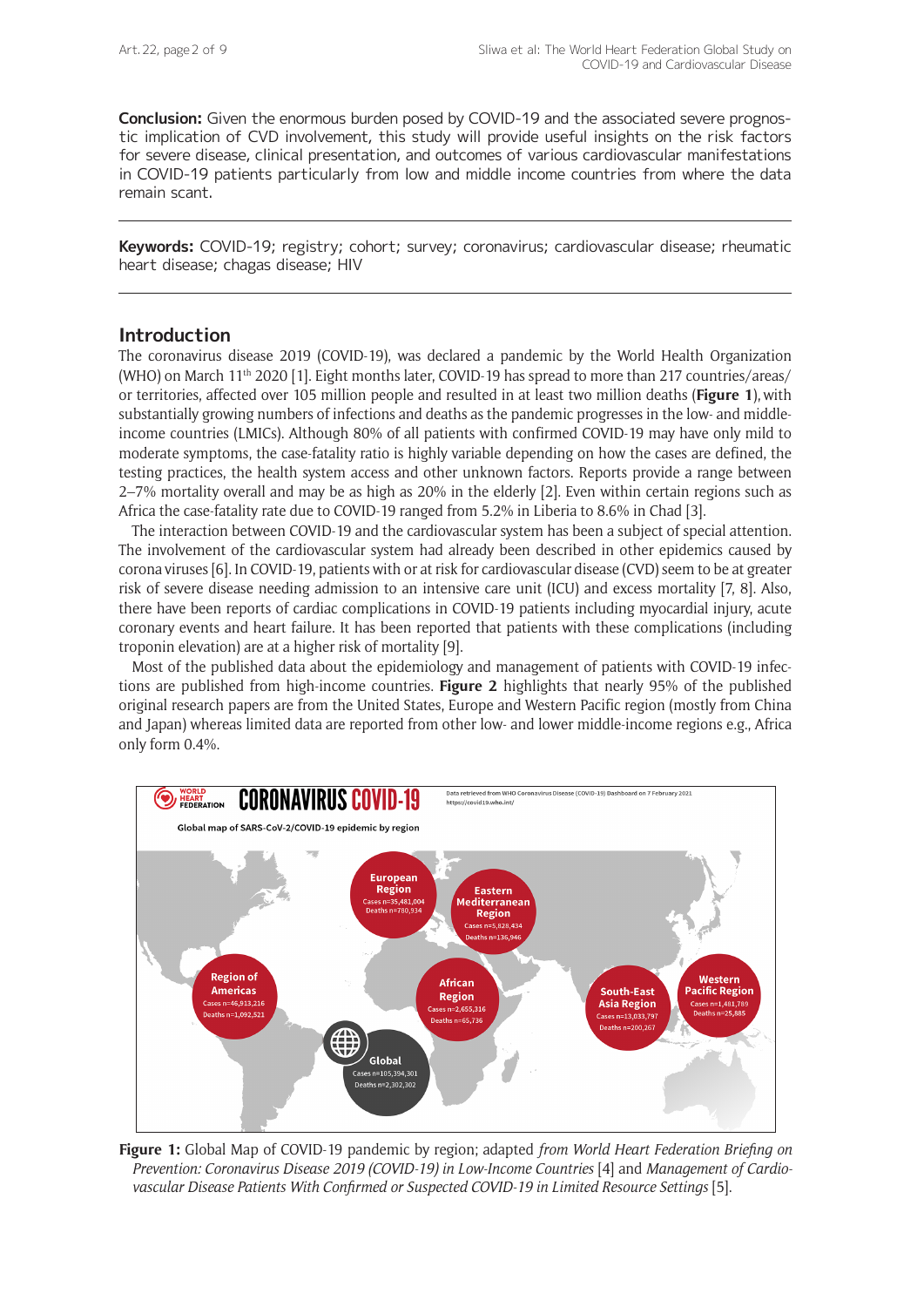However, over 90% of the poorest billion live in LMICs, and about 80% of them are younger than 40 years as highlighted in the recent *The Lancet NCDI (non-communicable diseases and injuries) Poverty Commission* report [10, 11]. Many CVDs such as rheumatic heart disease, congenital heart disease, peripartum and other cardiomyopathies, common contributors to CVD in LMICs lead to heart failure and premature death in young populations [12, 13]. It is currently unknown if patients in LMICs and LICs regions with cardiovascular diseases are vulnerable to COVID-19 leading to poor outcomes.

The management of more seriously ill patients with COVID-19 and CVD requires resources, like medical supplies, ventilators, personal protective equipment (PPE), that could become limited, even in highincome countries. Understanding how countries where resources are scarce are dealing with the Pandemic is fundamental.

## **Rationale for the current study**

As summarized above although there is emerging evidence that CVD, diabetes, and hypertension is associated with COVID-19 and disease severity, SARS-CoV-2 itself may be cardiotropic in a subset of infected patients. Both acute and pre-existing CVD impact outcomes unfavourably. However, studies so far have,



**Figure 2:** COVID-19 research output (in percentage) – Bibliometric analysis of the WHO COVID-19 research database.

| <b>Regions</b>               | N      | Percentage |
|------------------------------|--------|------------|
| European Region              | 25,145 | 52.1       |
| North America                | 19,271 | 39.9       |
| Western Pacific Region       | 1.671  | 3.5        |
| South-East Asia Region       | 882    | 1.8        |
| South America                | 683    | 1.4        |
| Eastern Mediterranean Region | 432    | 0.9        |
| African Region               | 187    | 0.4        |
| Total                        | 48,271 | 100.0      |

 $N =$  total number of original research publications.

**Data source:** [https://www.who.int/emergencies/diseases/novel-coronavirus-2019/global-research-on-novel-coronavi](https://www.who.int/emergencies/diseases/novel-coronavirus-2019/global-research-on-novel-coronavirus-2019-ncov)[rus-2019-ncov](https://www.who.int/emergencies/diseases/novel-coronavirus-2019/global-research-on-novel-coronavirus-2019-ncov).

\* Search strategy run on 04 February 2021 with no restriction to language, publication year or journal/database. We only included original research studies related to risk factors, prognostic, diagnostic, aetiology, and observational studies, case report, screening study, prevalence, incidence, randomized trials, implementation research, qualitative research or health economic evaluations.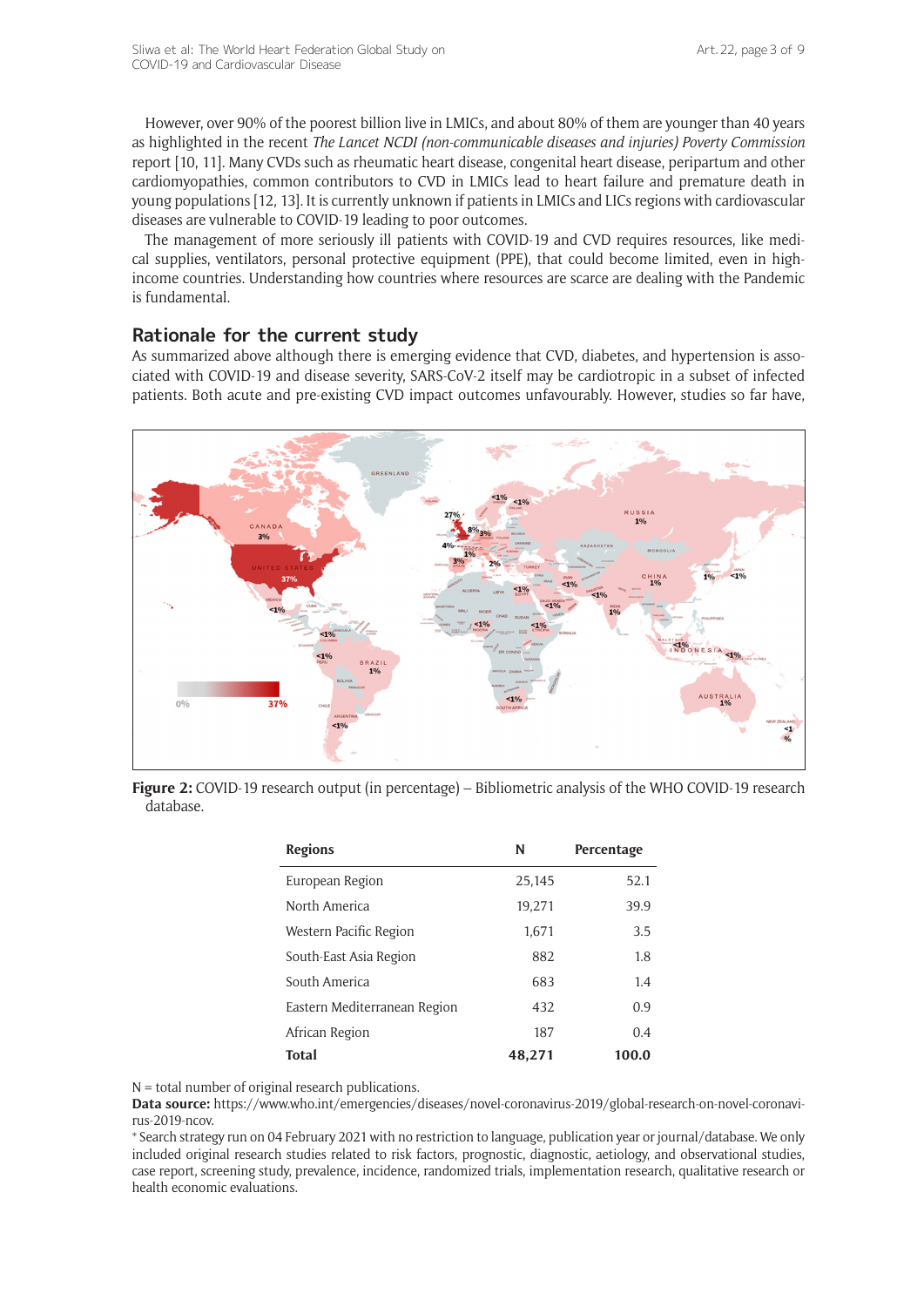perforce, been conducted with important limitations (e.g. small numbers, limited geographical representation, lack of data standardization for risk factors and outcomes, limited measurement, lack of appropriate adjustment for important confounders, not including CVD conditions common in LMICs, and missing data).

In order to reach robust conclusions that could inform clinical and policy practices, we initiated a global study for a better understanding of the cardiovascular conditions that increase the risk of developing severe COVID-19, and a better characterization of cardiovascular complications in hospitalized patients with COVID-19.

# **Study Objectives**

Primary objectives

- • To describe *cardiovascular outcomes* among patients hospitalized with COVID-19;
- • To identify *cardiovascular risk factors* associated with poor in-hospital prognosis among patients with COVID-19.

# **[Methods](Methods )**

#### Study design

We will conduct a cohort study including consecutive confirmed COVID-19 patients in multiple countries.

**Study setting:** Participants will be recruited in any hospital where COVID19 patients are hospitalized. We have invited all WHF members from 100+ countries to identify three recruiting centres in their respective countries. Each centre should recruit between 50 and 500 consecutive patients depending on the size of the country.

#### **Study Population**

#### Eligibility criteria

#### Inclusion Criteria

All adult (as locally defined) with confirmed PCR positive COVID-19 infection who are hospitalized are eligible.

#### Exclusion criteria

Patients for whom we are unable to obtain informed consent will be excluded.

Patients who are unlikely to stay in the recruiting centre for 30 days (i.e. likely to be transferred) due to personal reasons or severe complications and unlikely to complete the 30-day follow-up visit.

#### Follow up

All patients will be followed up until 30 days, death or discharge whichever occurs first. If patient is discharged prior to 30 days, a phone contact will be made to find out whether patient is alive or dead (with cause) and if the patient had any re-hospitalization.

**Table 1** reports the study measures included in this study and data collection source. In addition, each centre will provide the following information once at the beginning of the study: estimated size of population served, total number of beds, number of ICU beds, number of ventilators, number of cardiologists, availability of echocardiogram (including point-of-care ultrasound), number of primary PCI cases/ ECMO/ heart transplantations performed per year prior to the COVID-19 outbreak.

#### **Outcomes**

The outcomes that we propose to measure include the need of ICU admission, need of ventilator, death (with cause), major adverse cardiovascular events (myocarditis, arrhythmia, heart failure [including LVEF], acute coronary event [type of MI]; neurological outcomes, acute renal failure, and pulmonary outcomes).

#### Data collection

This study will be coordinated from the Public Health Foundation of India (PHFI) and Centre for Chronic Disease Control (CCDC) (India) and conducted in hospitals in low-, middle- and high-income countries. Data will be collected at each site by local investigators and sent to the coordinating centre. Only data outlined on the entry (CRF Part 1) and outcome forms (CRF Part 2) will be collected. Each site will have a research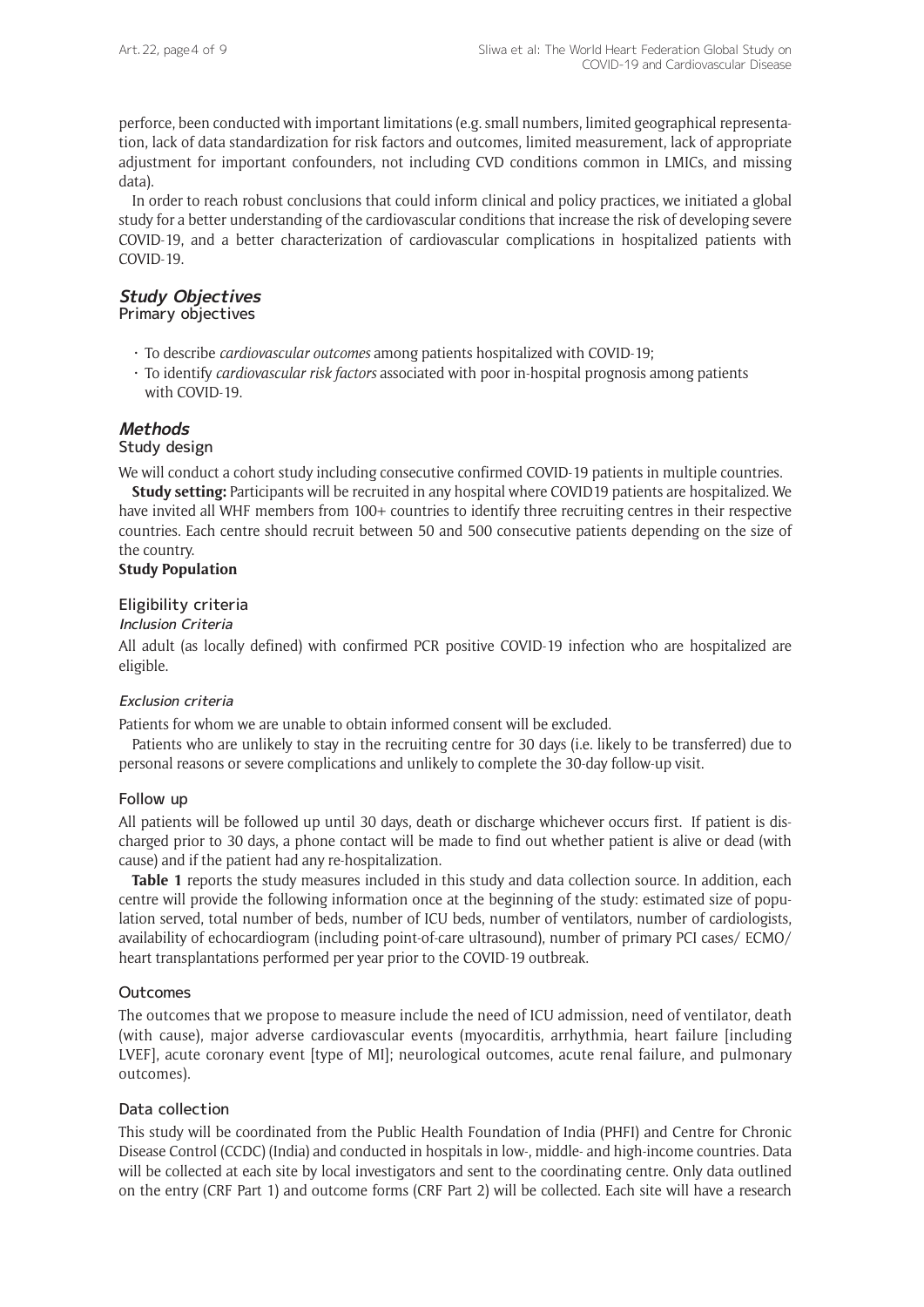**Table 1:** Study measures and correlating data collection source for WHF Global study on COVID-19 and CVD.

| <b>Study Measure</b>                                            | <b>Details</b>                                                                                                                                                                                                             | Data collection source      |
|-----------------------------------------------------------------|----------------------------------------------------------------------------------------------------------------------------------------------------------------------------------------------------------------------------|-----------------------------|
| <b>PART 1: ENTRY FORM</b>                                       |                                                                                                                                                                                                                            |                             |
| <b>Demographics</b>                                             | Age, sex, ethnicity, education, smoking status, pregnancy status                                                                                                                                                           | eCRF & hospital records     |
| <b>COVID-19 symptom onset</b><br>and admission vital signs      | Symptom onset, admission date, temperature, oxygen,<br>respiratory rate, blood pressure, height, weight, waist<br>circumference, shortness of breath                                                                       | eCRF & hospital records     |
| Comorbidities<br>(cardiovascular related<br>prior to admission) | Coronary artery disease, stroke, peripheral vascular<br>disease, atrial fibrillation, heart failure, cardiomyopathies,<br>rheumatic heart disease, chagas disease, valvular disease,<br>hypertension, diabetes             | eCRF & hospital records     |
| Comorbidities (non-cardiac<br>related prior to admission)       | Chronic pulmonary disease, asthma, tuberculosis, HIV,<br>renal replacement therapy, chronic kidney disease                                                                                                                 | eCRF & hospital records     |
| Cardiovascular medica-<br>tion (Pre-admission)                  | Beta-blockers, alpha blockers, diuretics, ACE-inhibitors, anti-<br>coagulants, anti-platelets, ARB, calcium antagonists, aldos-<br>terone antagonists, endocarditis prophylaxis, nitrates, statins                         | eCRF & hospital records     |
| Non-cardiovascular medi-<br>cation (Pre-admission)              | Anti-diabetic drugs, NSAIDS, allopurinol, anti-depressants,<br>anti-retroviral therapy, influenza vaccine in the past 6<br>months                                                                                          | eCRF & hospital records     |
| Laboratory tests on<br>admission                                | Complete blood count, liver function tests, kidney func-<br>tion tests, cardiac biomarkers (Troponin-T, I, NT proBNP,<br>CK-MB), lipids                                                                                    | eCRF & Lab reports          |
| <b>Examinations</b>                                             | ECG, ECHO, Chest-X-ray, CT-Scan<br>Anonymized ECG data will be uploaded to a web-based<br>platform to be read and codified in a centralized reading<br>centre by experienced and certified cardiologists.                  | eCRF & hospital records     |
| <b>Medications during</b><br>hospitalization                    | Intravenous fluids, antivirals, ACE-I, ARB, NSAIDS, antibiot-<br>ics, anti-malarial agent, anti-fungal agent, corticosteroids                                                                                              | eCRF & hospital records     |
| <b>Supportive care during</b><br>hospitalization                | ICU admission, oxygen therapy, non-invasive and invasive<br>ventilation, inotropes, extracorporeal support                                                                                                                 | eCRF & hospital records     |
| <b>PART 2: OUTCOME FORM</b>                                     |                                                                                                                                                                                                                            |                             |
| At discharge                                                    | Blood pressure, heart rate, time in ICU, cardiovascular<br>events, acute respiratory distress syndrome, pneumonia,<br>acute renal injury, liver dysfunction, death (cause of death)                                        | eCRF & discharge<br>summary |
| 30-day follow-up                                                | Vital stats (alive or death), re-hospitalization, recovery<br>from COVID-19                                                                                                                                                | Phone or clinic visit       |
| <b>Hospital and Provider</b><br>level information               | Hospital facilities (hospital beds, ICU, ventilators), avail-<br>ability of services (ECG, ECHO, x-ray, CT-scan, cardiac cath<br>lab) human resources (cardiologists, pulmonologists, infec-<br>tious disease specialists) | Hospital records            |

ACEi = angiotensin-converting enzyme inhibitor, ARB = angiotensin II receptor blocker, ECG = electrocardiogram, ICU = intensive care unit, NSAIDS = non-steroidal anti-inflammatory drugs.

coordinator who will enter in-hospital entry and outcome form via a secure website throughout the entire study period. Hospital-level data will be collected just once when the hospital joins the study.

Study data will be collected and managed using the electronic data capture platform REDCap hosted at PHFI [14, 15]. REDCap is a secure, web-based software platform designed to support data capture for our study by providing 1) an intuitive interface for validated data capture; 2) audit trails for tracking data manipulation and export procedures; 3) automated export procedures for seamless data downloads to common statistical packages; 4) procedures for data integration and interoperability with external sources; and 5) safe and secure storage of all the audio files and study-related field-notes. The entry form will be used at hospital admission to collect baseline data. The outcome form will be completed 30 days after hospital admission or death or hospital discharge whichever occurs first. These data will be collected from the patient's routine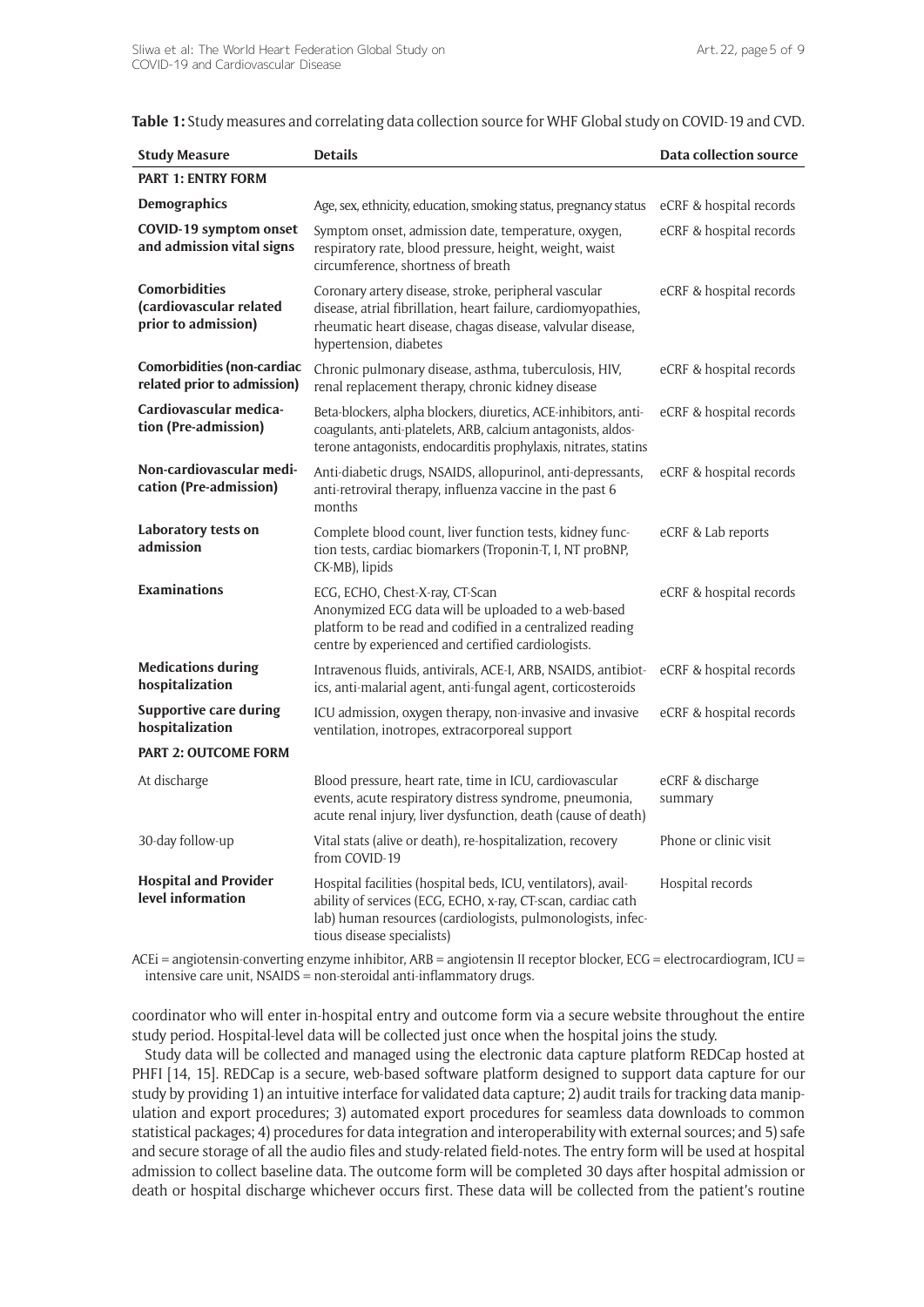medical records and no special tests will be required. We will also collect data on ECG (scanned copies of ECG and/or digital files) and echocardiogram (raw DICOM) conducted as part of the usual clinical care of patients. ECG exams will be uploaded to a web-based platform to be read and codified in a centralized reading centre, [16] according to the Minnesota Code, by experienced and certified cardiologists. Automatic measurements of ECG intervals, including the QT interval, will be reviewed. ECG (xml or image files) and echo images (raw DICOM) will be anonymized at sites via provided software and sent via encrypted cloud for central reading. All vetted researchers will be given free access to the online platform and machine learning tools to do further research.

## **Data management**

#### Source Data

Data will be collected directly from the patient's routine medical records, clinical notes at hospital admission, and at 30 days, discharge or death, whichever occurs first, using CRFs administered by study investigators. If a patient is discharged before 30 days investigators will make a phone contact to find out whether patient is alive or death at 30 days and if the patient had re-hospitalization. The CRF (source notes) will be completed in English for each enrolled patient. Study personnel and the principal investigator at each centre will be responsible for evaluating the CRFs for accuracy and completeness before entering into the online electronic clinical data management system. Once entered, the data manager will review the data for discrepancies and missing data. The site will then be informed to make any required corrections and/or additions and the CRF's stored until all analyses are completed. The principal investigators and the study site research coordinator will be required to respond to the data queries and confirm and correct the data. A printed copy of the CRF and individual informed consents will be maintained in the participant's file. Confidentiality of participant's data will be maintained in accordance with national laws with the informed consent form containing a statement describing the extent to which confidentiality of the participant will be maintained.

#### Database

Study personnel at the participating sites will be responsible for completing CRFs through remotely accessing a centralized electronic clinical data management system (Redcap). Appropriate training will be provided to the clinic site teams for entering data into the electronic data capture system by the project manager. PHFI/CCDC will be serving as the Research Coordinating Centre and will have access to all the study data. Individual sites will have access to their own centres' data and will be provided site-specific data summaries by CCDC's data management team, upon request.

## Access to data, ownership, disclosure of data and publication

The Sponsor and coordinating centre (PHFI/CCDC) are responsible for storage, protection and retrieval of registry data. The Steering Committee is responsible for the guardianship and use of the data. PHFI/CCDC will have access to all the study data. Individual sites will have access to their own centres' data. Each site personnel who is responsible for entering and reviewing participant data on the Electronic Clinical Data Management System will be provided access with a secure password. Sites will be provided with site-specific data summaries by PHFI/CCDC, upon request. All publications will be approved by the Steering Committee who will be named on all reports. The research teams, research nurses, collaborating doctors, and their respective units will be named, and study participants acknowledged in the final report and in publications arising from this registry. Acknowledgement in a future publication will be offered to all participating centres, national leaders, and site investigators that have provided valid data sets, according to the World Heart Federation Steering Committee.

## Sample size and analysis

We will invite all WHF members (Scientific Societies and Foundations) from 100+ countries to take part in this study. Assuming that 35 members identified at least two hospital sites, recruiting an average of 75 patients each, we will be able to recruit 5,200 participants. With this sample size, and assuming a prevalence of 8% for potential risk factor (hypertension), we will have the power to detect a RR of 2.0 for poor outcomes (myocarditis, and other major adverse cardiovascular events. We will also be able to estimate outcomes with 95% precision (confidence interval). A sample size of 5000 participants produces a two-sided 95% confidence interval with a width equal to 0.008 when the sample proportion (prevalence of cardiovascular risk factors) is 0.08.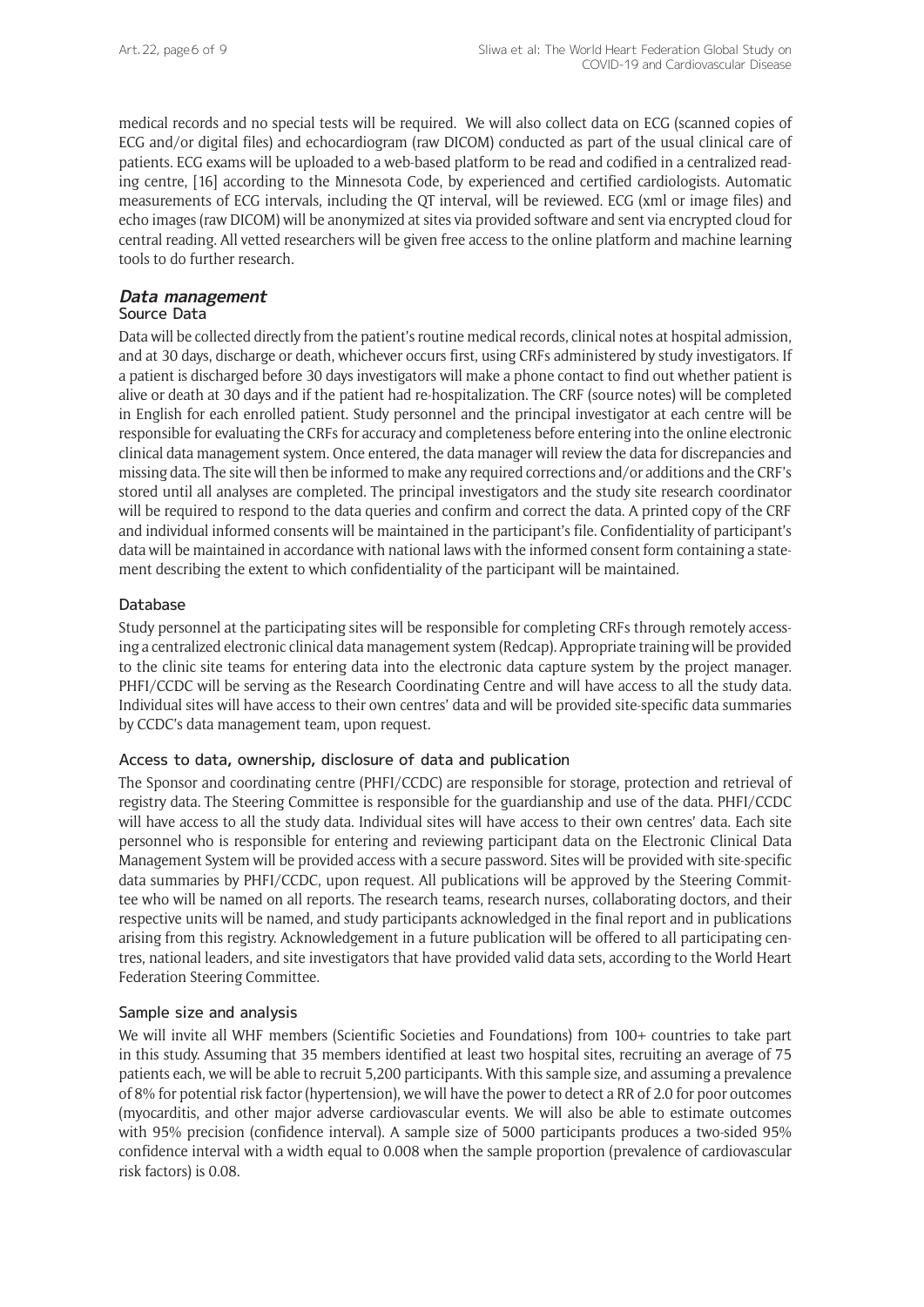## Statistical analyses

Data will be reported as a number (proportion) of patients for categorical variables, mean (SD) for normally distributed continuous variables, and median (IQR) for skewed distributions. Data-derived and previously published multivariate models for in-hospital or post-discharge mortality and complications will be used to adjust for significant covariates.

## Institutional Ethics Committee Approval

Institutional ethics approval for the project has been obtained from the University of Cape Town, South Africa and the coordinating centres in India (PHFI and CCDC). In addition, all investigators will obtain ethical approval from their institutional ethics committees prior to patient recruitment in the study. Eligible patients will be approached regarding potential participation in the study and the study purpose, risks, and potential benefits will be explained by the study coordinator and/or principal investigators. Potential patients will be given the opportunity to ask questions. Patients who voluntarily agree to participate in the study will be asked to document their informed consent.

## Informed Consent

The investigator or the person designated by the investigator should fully inform the patient of all the important aspects of this observational study, including the approval by the ethics committee of the study protocol. Informed consent should be guided by local ethical requirement and in some institutions can be verbal. Prior to the participation of the patient in the study, the informed consent form should be signed and personally dated by either the patient or the patient's legally acceptable representative, and by the person who conducted the informed consent interview. For those patients who are directly unable to provide written informed consent (due to admitted in ICU or unconscious), consent could be obtained from a legally acceptable representative and/or in the presence of an impartial witness if acceptable by local regulation. Informed consent process will be guided by the local ethics and regulatory requirements as applicable for the COVID-19 research projects.

## Participant's confidentiality

Study data sent to the Electronic Data Management System at the Research Coordinating Centre at CCDC will be securely stored. Source documents pertaining to the study which is maintained in each participating site will be stored securely by the site coordinator, in accordance with the ethical requirements. Informed consent will be obtained from the participants to collect, transmit and store identifiable personal information.

Identifiable data collected during this study will be replaced by a code number. This number will be used for study documentation, in reports or publications. The study data once analysed and published will be stored for a maximum of 15 years.

## Study Management and governance

#### Principal Investigators

Dorairaj Prabhakaran, Karen Sliwa, Pablo Perel.

#### Co-investigators

Fausto Pinto, Dike Ojjii, Carolyn Lam, Friedrich Thienemann, Junbo Ge, Amitava Banerjee, Kristin Newby, Antonio Luiz Ribeiro, Samuel Gidding.

**National Leaders and site investigators** will constitute the larger team contributing to this cohort study and will be acknowledged to future publications as per the ESC and EOPR publications and authorship policy.

## Study Steering committee

The **Steering Committee** will be the decision-making body of this registry. It will consist of members of PHFI and CCDC, India (DP, KS), LSHTM, UK (PP) and University of Cape Town, South Africa (KS) will meet, via telephone conference, on approximately a weekly basis (or less frequently if deemed appropriate) to address the operational and scientific matters of the study. The Steering Committee will make the major decisions regarding the project, including: the scientific direction of the project, including partner responsibilities and any changes in budgetary allocations, the dissemination and exploitation strategy; and any administrative and legal decisions relating to the registry's contractual obligations to the study sponsor (World Heart Federation).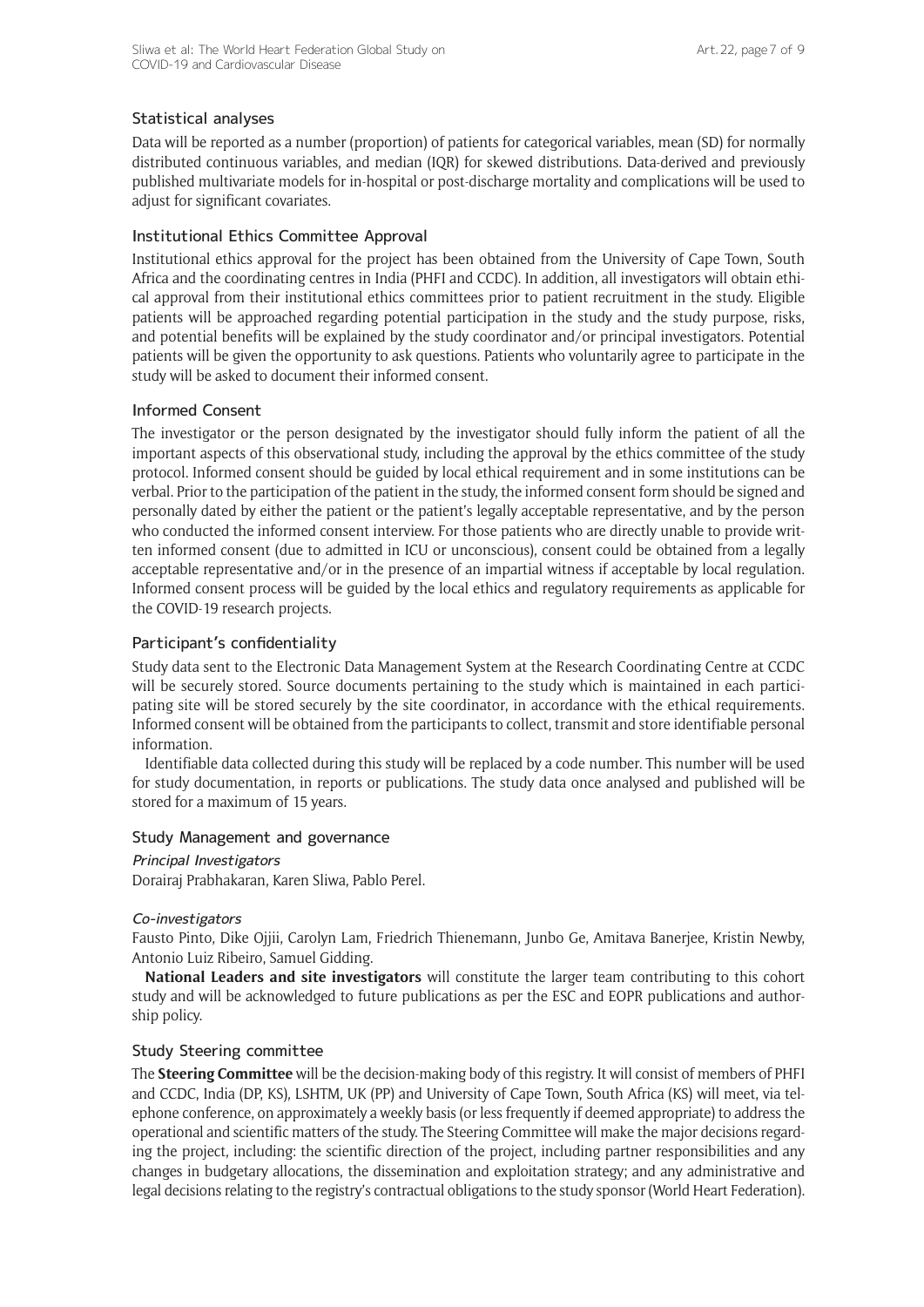The daily administrative, scientific and technical management of the project will be executed by a **Project Management Team** based at PHFI/CCDC, consisting of the Principal Investigator (DP), co-investigator (KS) and the Project Manager. The Project team will have support by the World Heart Federation. The Project Management Team will help carry out the decisions of the Steering Committee and will be supported in its tasks by the administrative resources based at PHFI/CCDC.

#### Study implications

This global cohort study will provide insights into the cardiovascular outcomes and cardiovascular risk factors among hospitalized patients with confirmed COVID-19. In addition, this study will highlight the ethnic difference and health system differences in poor cardiovascular outcomes in hospitalized patients with COVID19. By providing comparable data from countries around the globe, the study will inform the delivery of care for patients with COVID-19, with underlying cardiovascular conditions or with cardiovascular complications as well as will contribute to potential meta-analysis with data from other global registries focused on COVID-19 and CVD outcomes. This study has additional implications. Recent data from UK shows ethnic differences in the need for hospitalization and differences in the incidence of death. For example, a study showed black patients had a higher odds of hospitalisation but similar death rates compared to white patients while South Asians had higher odds of death once hospitalized but similar rates of hospitalisation as compared to whites [17]. These findings were observed in an advanced health system. Our study has the potential to compare both ethnic differences as well as health system variations and also contribute to metaanalysis from multiple studies.

## **Acknowledgements**

Dr. Kavita Singh is supported by the National Institutes of Health, Fogarty International Centre, USA; Emerging Global Leader grant award number: 1 K43 TW011164. Dr. Ribeiro is supported in part by Brazilian Agencies CNPq (310679/2016-8 and 465518/2014-1), by FAPEMIG (PPM-00428-17) and CAPES (88887.507149/2020- 00), Prof. Karen Sliwa acknowledges support from the SERVIER/Hippocrate Foundation.

## **Funding Information**

The WHF COVID-19 Global Cardiovascular Disease Study is funded by WHF and at the time of the publication, also by Sanofi Pasteur and Pfizer.

## **Participating site investigators and research teams who entered the first 500 patients**

**Buenos Aires, Argentina,** Hospital de Clinicas of the University: R. Pérez de la Hoz, J. Martin Aladio, M. Matsudo, S. Swieszkowski, A. Perez de la Hoz, Costa, **Buenos Aires, Argentina**, Sanatorio Güemes: E. J. Zaidel, J. Perea, M. Ariel Oliva, N. Carboni Martinez, N. Bisso, L. Gheco, **Srpska, Bosnia and Herzegovina**, University Clinical Center Republic of Srpska: B. Stanetic, I. Ovcina, B. Dujakovic, R. Tamburic, **Colombia**, Clinica de Occidente, J. Lugo-Peña, M. Ángel Zuleta, **Colombia**, ISSSTE Clínica Hospital de Guanajuato, J. E. Luna Cárdenas, G. Sánchez Loza **Kumasi, Ghana**, Komfo Anokye Teaching Hospital: L. Tetteh Appia, Y. Hardy, J. Hutton, **Accra, Ghana**, Military Hospital: A. Toppar, **Ludhiana, India**, Dayanand Medical College Hospital: B. Mohan, M. Mennen, S. Singla, K. Jain, Ankush, **Hyderabad, India**, Apollo Hospital: V. Ram, G. Praveen Kumar, K. Subba Reddy, B. V. K. S. Sowmya, M. Rebecca **Isfahan, Iran**, Amin Hospital: N. Sarrafzadegan, L. Sadeghian, Khorshid hospital, **Iran**, S. Mohammad Hashemi, S. Hashemi, **Kyoto, Japan**, Kyoto Medical Center: K. Hasegawa, Y. Iida, **Mombasa, Kenya**, Coast General Teaching and Referral Hospital: E. Ogola, K. Mwazo, V. Vaghela, S. Mohamed, A. Abeid, V. Mumbo, M. Ali Mohamed, A. Ikbal Varvani, M. Omar, V. Karegi, B. Nduati, Swaleh, E. Gacheri, D. Anyanga, S. M. Mohamed, E. Gacheri Riungu, D. Anyanga, **Ibadan, Nigeria**, University College Hospital: O. Ogah, O. Adekanmbi, O. Adebayo, Y. Oyebisi, O. Makinde, O. A. Orimolade, O. Makinde, S. Alabi, **Sagamu, Nigeria**, Olabisi Onabanjo University Teaching Hospital: F. Inofomoh, **Sindh, Pakistan**, Tabba Heart Institute: S. Sheikh, R. Malik, Z. Khan, S. Fateh, **Lisbon, Portugal**, University Hospital Sta Maria: F. Pinto, D. Caldeira, S. Braz, J. Agostinho, J. Brito, H. Barbacena, F. Parlato, C. Carreiro, R. Soares, C. Gomes, A. Pinto Sousa, M. José Pires, **Cape Town, South Africa**, Groote Schuur Hospital: N. Ntusi, L. Chinhoyi, O. Briton, C. Viljoen, K. Sliwa, P. Singh, L. Chinhoyi, M. Mennen, Khartoum, Sudan, Fedail Hospital: A. Suliman, **Lusaka, Zambia**, Levy Mwanawasa University Hospital: F. Goma, N. Mumba.

Research Coordinating Centre: PHFI/CCDC, India.

Dimple Kondal (Senior Biostatistician), Mumtaj Ali (Data Manager), Snehalata Roy (Research Assistant).